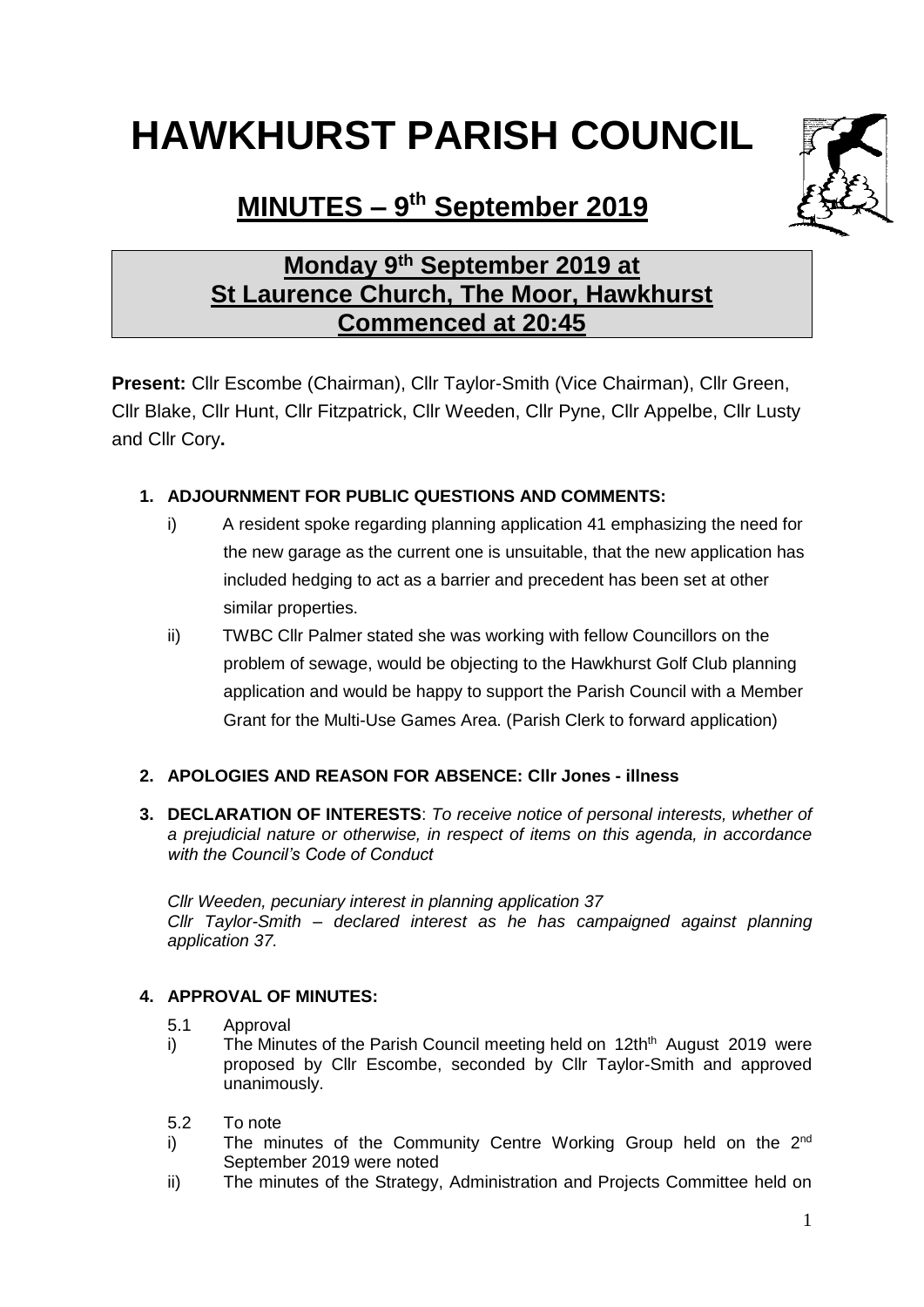the 19<sup>th</sup> August 2019 were noted

iii) The minutes of Facilities and Services Committee  $27<sup>th</sup>$  August 2019 were noted

#### **5. MATTERS ARISING FROM THE MINUTES - none**

#### **6. Update on revised Hawkhurst Neighbourhood Development Plan**

The Clerk explained that when the Hawkhurst Neighbourhood Development Plan was drafted and adopted the Parish had already exceeded the number of houses allocated to it in the TWBC Local Plan 2006. At that time there was no need to allocate housing in the Hawkhurst NDP.

TWBC have interpreted that without housing allocations in the Hawkhurst NDP paragraph 14 of the National Planning Policy Framework 2019 is silent and therefore the borough wide lack of a 5-year housing supply trumps the Hawkhurst NDP.

Having taken legal advice, this interpretation is questionable but a more prudent way forward would be to allocate housing allocation into the light touch review of the Hawkhurst NDP.

On the 11<sup>th</sup> March 2019 Hawkhurst Parish Council completed and adopted a light touch review of the Hawkhurst NDP, in line with national guidance. Since then TWBC have ignored attempts by Hawkhurst Parish Council to get TWBC to adopt the revised Hawkhurst NDP.

Therefore, it is right and proper to take the opportunity to add into the Hawkhurst NDP the approved housing planning applications between 11<sup>th</sup> March and 15<sup>th</sup> August 2019 as housing allocations, see details below.

| <b>No</b>      | <b>Address</b>                   | <b>Planning</b> | Date      | <b>Number</b><br><b>of</b> |
|----------------|----------------------------------|-----------------|-----------|----------------------------|
|                |                                  | application     | approved  | dwellings                  |
|                | Brook House (won on appeal)      | 17/03780/OUT    | 1.4.2019  | 25                         |
| 2              | <b>Tubslake Oast</b>             | 19/00327/FULL   | 3.4.2019  |                            |
| 3              | Land east of Heartenoak          | 18/02165/FULL   | 17.5.2019 | 28                         |
| $\overline{4}$ | Weald<br>Society<br>the<br>for   | 19/00402/FULL   | 30.5.2019 |                            |
|                | <b>Disabled</b>                  |                 |           |                            |
| 5              | Land north of Santer House,      | 18/03839/OUT    | 14.6.2019 | 9                          |
|                | Red Oak, Hawkhurst               |                 |           |                            |
| 6              | The Hexagon                      | 19/00698/FULL   | 14.6.2019 |                            |
| 7              | Rd.<br>Saints Church, Rye<br>All | 19/01224/FULL   | 9.7.2019  | 5                          |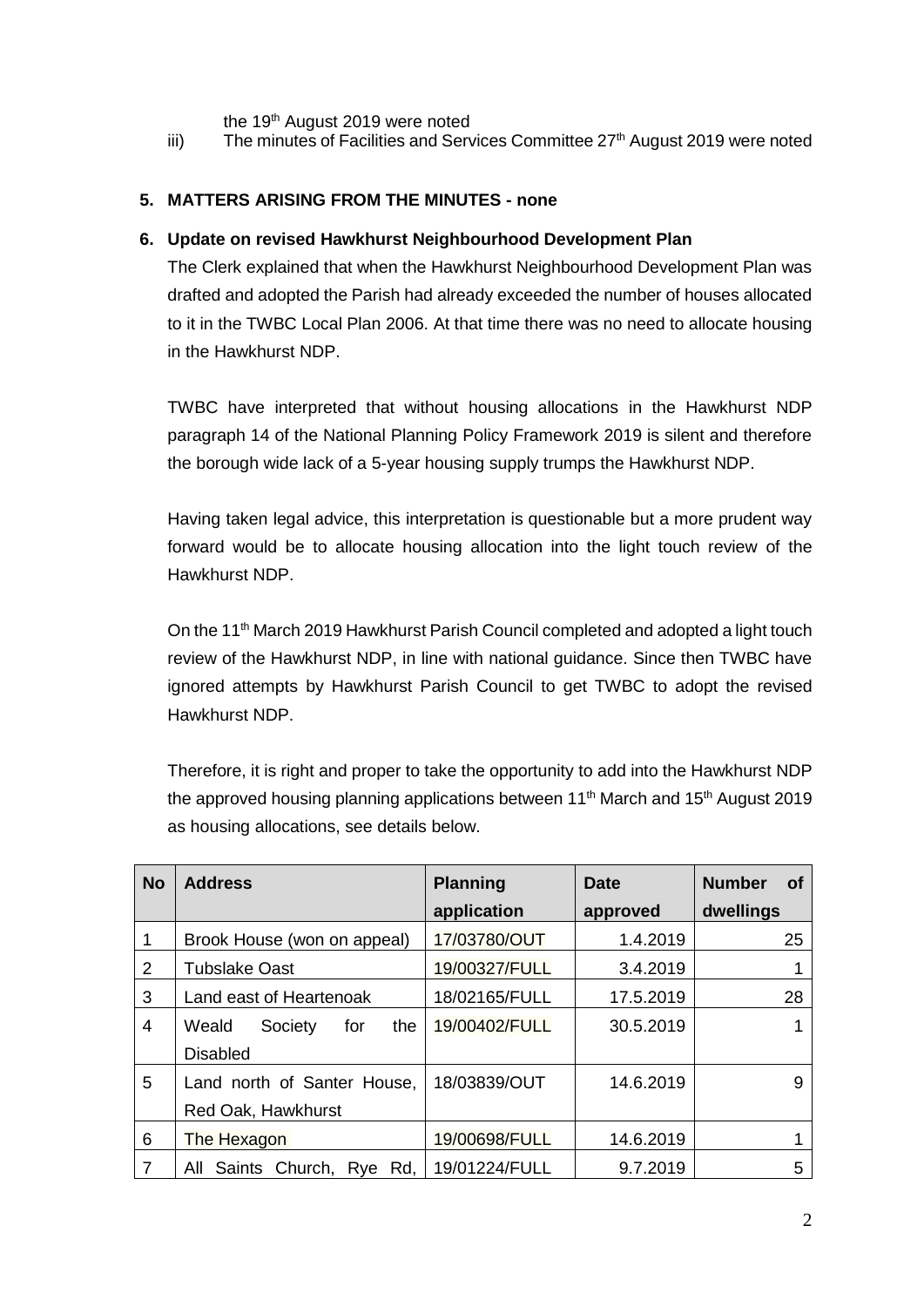| Hawkhurst            |               |           |  |
|----------------------|---------------|-----------|--|
| St Bridget's, Rye Rd | 19/01273/FULL | 23.7.2019 |  |
| Copt Hall            | 15/06320/OUT  | 30.9.16   |  |

These are a matter of fact, which we cannot change. Note that the Copt Hall planning permission is about to expire, but we are about to resubmit, this future proofs the revised Hawkhurst Neighbourhood Development Plan

It would be inappropriate to consult as consultation case law (R V London Borough of Brent ex parte Gunning) led to "Gunning principles of consultation Law".

The first Gunning principle being

"That proposals are still at a formative stage – a final decision has not yet been made".

Obviously the final decision has been made by TWBC as the planning authority, no amount of consultation can change the planning decisions as facts.

Cllr Escombe emphasized that if TWBC adopt the revised Hawkhurst NDP (Sept 2019) the three-year housing supply requirement would kick in and this would help protect Hawkhurst from development until the TWBC draft Local Plan 2016 – 2036 is adopted, which could be some years away.

Cllr Escombe proposed and Cllr Taylor-Smith seconded that the Hawkhurst Neighbour Development Plan be updated with:

| <b>No</b>      | <b>Address</b>                 | <b>Planning</b> | <b>Date</b> | <b>Number</b><br><b>of</b> |
|----------------|--------------------------------|-----------------|-------------|----------------------------|
|                |                                | application     | approved    | dwellings                  |
| 1              | Brook House (won on appeal)    | 17/03780/OUT    | 1.4.2019    | 25                         |
| $\overline{2}$ | <b>Tubslake Oast</b>           | 19/00327/FULL   | 3.4.2019    |                            |
| 3              | Land east of Heartenoak        | 18/02165/FULL   | 17.5.2019   | 28                         |
| 4              | Weald<br>Society<br>for<br>the | 19/00402/FULL   | 30.5.2019   |                            |
|                | <b>Disabled</b>                |                 |             |                            |
| 5              | Land north of Santer House,    | 18/03839/OUT    | 14.6.2019   | 9                          |
|                | Red Oak, Hawkhurst             |                 |             |                            |
| 6              | The Hexagon                    | 19/00698/FULL   | 14.6.2019   |                            |
| 7              | Saints Church, Rye Rd,<br>All  | 19/01224/FULL   | 9.7.2019    | 5                          |

7.4 The housing allocation for Hawkhurst is 74, namely: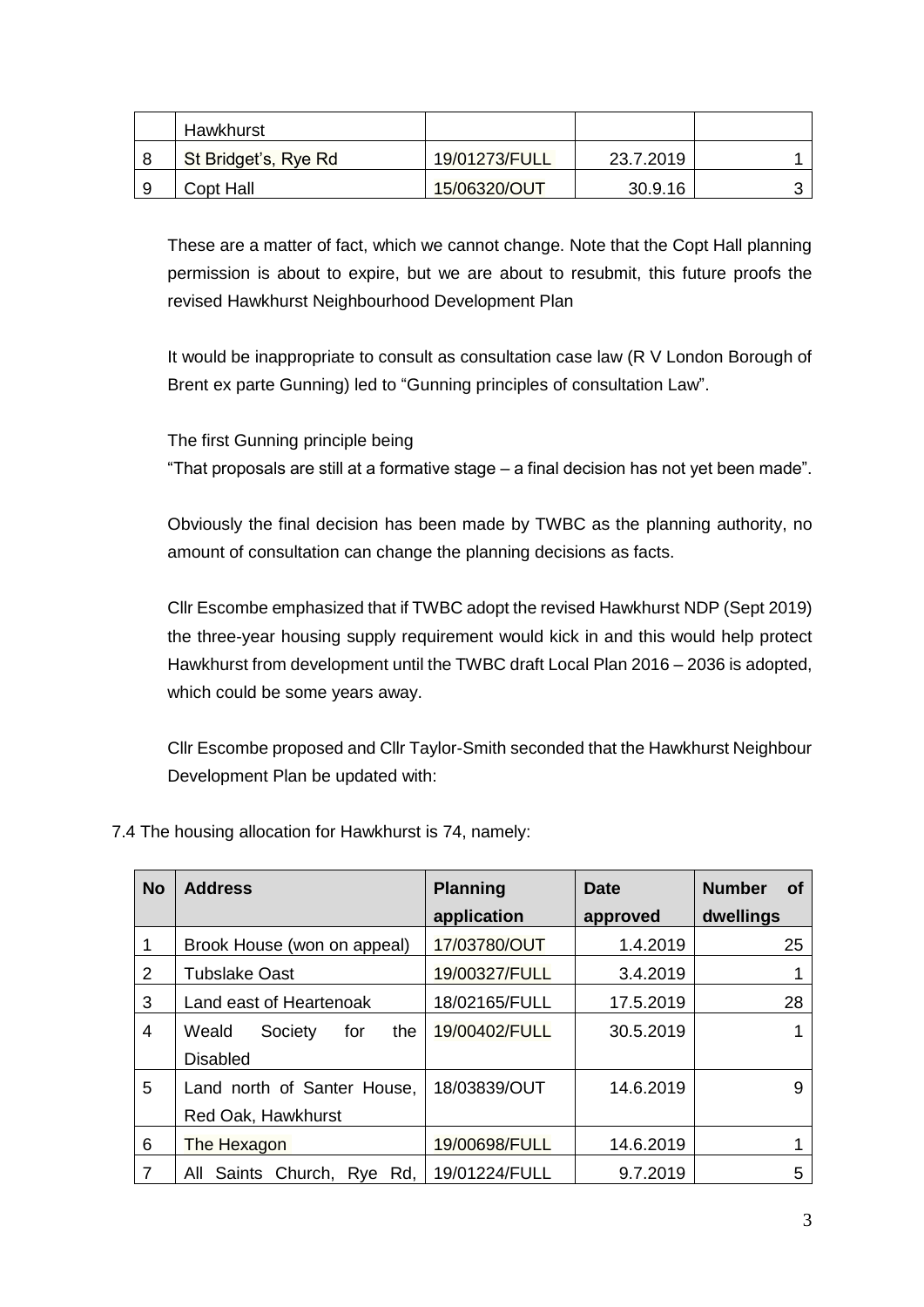| Hawkhurst            |               |           |  |
|----------------------|---------------|-----------|--|
| St Bridget's, Rye Rd | 19/01273/FULL | 23.7.2019 |  |
| Copt Hall            | 15/06320/OUT  | 30.9.16   |  |

The proposal was approved unanimously

#### **7. Adoption of Hawkhurst Tree and Hedgerow Policy**

Cllr Green introduced the policy which the Council approved for consultation on 8<sup>th</sup> July 2019 and was publicly consulted upon between  $12<sup>th</sup>$  July and  $23<sup>rd</sup>$  August 2019.

The policy has two main points:

- Trees and hedgerows are valuable, especially in the Weald landscape
- Hawkhurst Parish Council should appropriately manage Trees and Hedgerows on their own land
- Trees and Hedgerows in the planning policy a tree that is removed should be replaced with three trees and funding for an agreed 5-year management plan, hedgerows that are removed should be replace with three times the amount plus funding for a five-year management plan

As Tunbridge Wells Borough Council Draft Local Plan has a number of policies that have not yet been published and may or may not impact on this policy, the Tree and Hedgerow Policy will be reviewed in a years' time.

Cllr Green proposed and Cllr Taylor-Smith seconded that the Hawkhurst Tree and Hedgerow Policy be adopted – approved unanimously.

#### **8. PLANNING**

8.1 Planning applications to be considered

| <b>No Application No</b> | <b>Proposal</b>                                 | Location                                                                               |
|--------------------------|-------------------------------------------------|----------------------------------------------------------------------------------------|
|                          |                                                 | 35 19/01936/FULL Proposed stables, associated yard Kemps, Potters Lane, Hawkhurst,     |
|                          | and adjustments to existing drive Kent TN18 5BB |                                                                                        |
|                          | way                                             |                                                                                        |
|                          | Decision: In favour 12, Object 0, Abstain 0     |                                                                                        |
| 36 19/01937/LBC          |                                                 | Listed building consent: proposed Kemps, Potters Lane, Hawkhurst,                      |
|                          | stables and associated yard and Kent TN18 5BB   |                                                                                        |
|                          | adjustments to existing driveway                |                                                                                        |
| <b>Decision: NA</b>      |                                                 |                                                                                        |
|                          |                                                 | 37 19/02025/Hybrid Hybrid application: Demolition of Hawkhurst Golf Club, High Street, |
|                          |                                                 | existing clubhouse, squash courts Hawkhurst, Cranbrook Kent Tn18                       |
|                          | ancillary structures, and 4JS<br>and            |                                                                                        |
|                          | redevelopment of Golf Course. Full              |                                                                                        |
|                          | planning permission sought for                  |                                                                                        |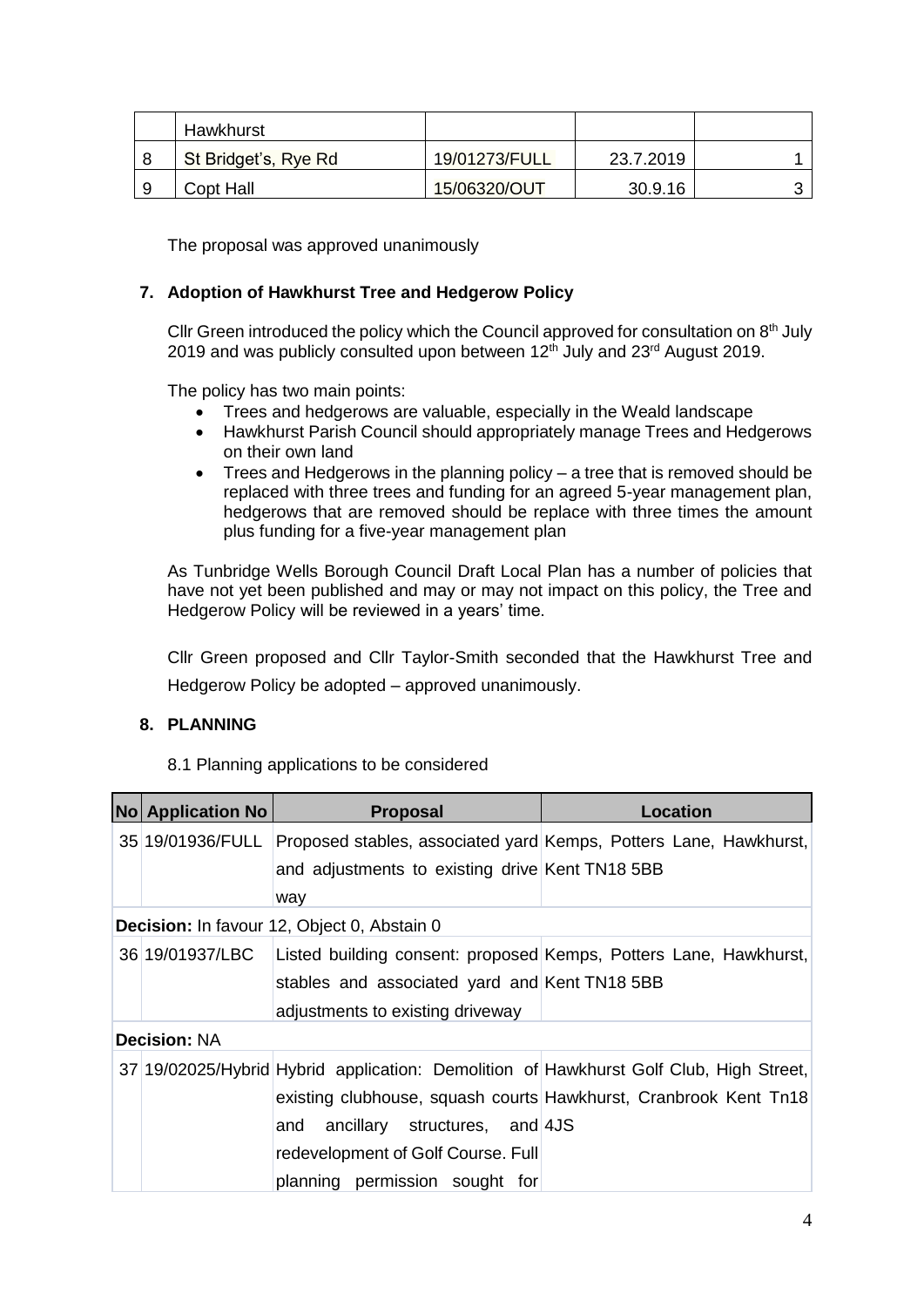|  | new relief road and associated                                                 |                                                                                     |
|--|--------------------------------------------------------------------------------|-------------------------------------------------------------------------------------|
|  | earth works and junctions with the                                             |                                                                                     |
|  | A268 and A229. Outline planning                                                |                                                                                     |
|  | permission (all matters reserved                                               |                                                                                     |
|  | for future determination) sought for                                           |                                                                                     |
|  | residential development of up to                                               |                                                                                     |
|  | 417 dwellings a C2/C3 care home,                                               |                                                                                     |
|  | class D1 facilities such as a                                                  |                                                                                     |
|  | doctors'<br>surgery<br>and<br>$\prime$<br>or                                   |                                                                                     |
|  | community hall, public car park,                                               |                                                                                     |
|  | public<br>park<br>and<br>associated                                            |                                                                                     |
|  | parking, servicing, utilities, footpath                                        |                                                                                     |
|  | and cycle links, formal and informal                                           |                                                                                     |
|  | recreational<br>space<br>and<br>open                                           |                                                                                     |
|  | facilities, ground and infrastructure                                          |                                                                                     |
|  | works.                                                                         |                                                                                     |
|  | Decision: In favour 0, Object 10 Abstain 2 (Cllr Weeden and Cllr Taylor-Smith) |                                                                                     |
|  |                                                                                | 38 19/02124/FULL Construction of single storey side Yew Tree Farm, Slip Mill Lane,  |
|  | extension to create a larger kitchen Hawkhurst, Kent TN18 5AJ                  |                                                                                     |
|  | dining<br>porch;<br>room;<br>new<br>alterations to fenestration                |                                                                                     |
|  | Decision: In favour 12, Object 0, Abstain 0                                    |                                                                                     |
|  |                                                                                | 39 19/01725/FULL Construction of trade effluent Hawkhurst Station Business Park,    |
|  | Dissolved Air Filtration (DAF) unit, Units 8 and 9, Gills                      | Green,                                                                              |
|  | storage tanks, separation and Hawkhurst, TN18 5BD                              |                                                                                     |
|  | treatment units in sub-basement,                                               |                                                                                     |
|  | with low rise single storey shell                                              |                                                                                     |
|  | building, and associated drainage                                              |                                                                                     |
|  | groundworks<br>and<br>(Part                                                    |                                                                                     |
|  | retrospective)                                                                 |                                                                                     |
|  | Decision: In favour 12, Object 0, Abstain 0                                    |                                                                                     |
|  |                                                                                | 40 19/02175/FULL Proposed two storey rear and side 5, Lillesden Cottages, The Moor, |
|  | extension and alterations                                                      | Hawkhurst TN18 4NS                                                                  |
|  | Decision: In favour 0, Object 12, Abstain 0                                    |                                                                                     |
|  | 41 19/02304/FULL Erection of double garage                                     | Silverley, Slip Mill Lane, Hawkhurst                                                |
|  |                                                                                | <b>TN18 5AD</b>                                                                     |
|  | Decision: In favour 1, Object 9, Abstain 1 (Cllr Green)                        |                                                                                     |
|  | 42 19/02176/FULL Demolition of existing garage and Little                      | Pix<br>Hall,<br>High<br>Street,                                                     |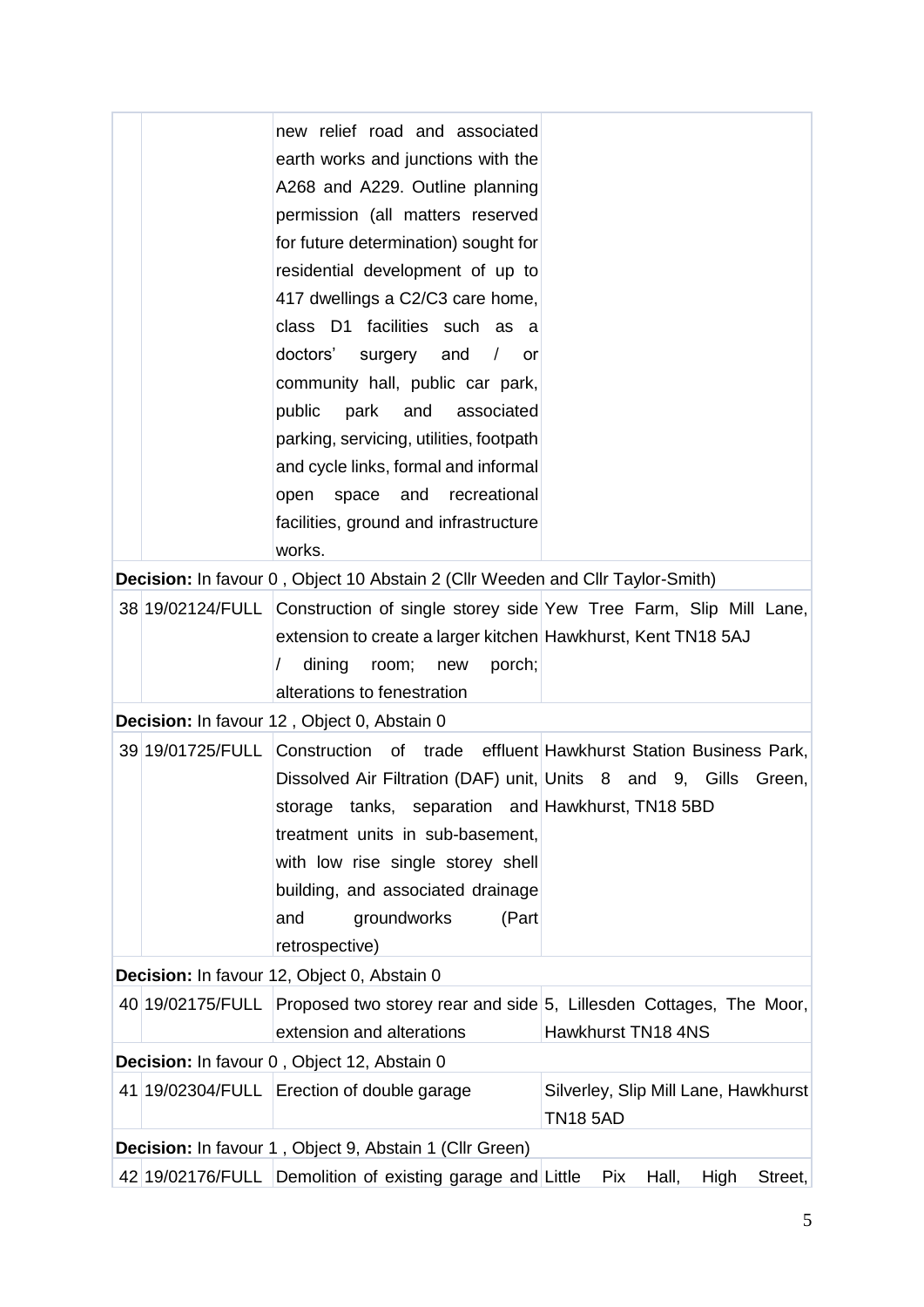|                                                   |                     |  |  | erection of proposed garage, Hawkhurst TN18 4XT |
|---------------------------------------------------|---------------------|--|--|-------------------------------------------------|
|                                                   | workshop and annex. |  |  |                                                 |
| <b>Decision:</b> In favour 12, Object 0 Abstain 0 |                     |  |  |                                                 |

8.2 Planning information on file

#### **9 MATTERS FOR FURTHER DISCUSSION:**

#### **9.1 Consider Community Awards Policy (S137 Grants)**

Cllr Green updated the Council on the review of the grant aid policy and emphasized that the funding had increased from £1,500 to £5,000 or £1 per elector whichever is greater that applications are welcome and will be considered twice per year.

Cllr Weeden asked is the fund focused on Community / volunteer groups, Cllr Green confirmed that applications would only be considered from voluntary / community groups doing good for the residents of Hawkhurst.

Cllr Green proposed and Cllr Pyne seconded the adoption of the revised Community Awards Policy, it was approved unanimously.

#### **9.2 Urgent Report on Hawkhurst Parish Council KCC Pension Fund Liability**

The Clerk explained that a previous Clerk employed by Hawkhurst Parish Council had been in the Kent Pension Fund. When that Clerk retired, as the last employer Hawkhurst Parish Council became liable for any underfunding / poor returns on investments over the whole period of his time in the Kent Pension Fund.

This had been first raised in 2014 and challenged however the outcome was that Hawkhurst Parish Council was liable for £34,000. The liability rests with the final employer and a number of parish Council's across the country been caught out by this.

The Council decided to set aside £5,000 per year.

Cllr Green explained, with his background in pensions, he had made enquiries on the Council behalf and it had come to light late on Friday 6<sup>th</sup> September 2019 that the liability had increased to £41,000 and after  $30<sup>th</sup>$  September 2019 was likely to increase further.

Cllr Green explained that we had an offer to pay over a period of time, but that would accrue £2,800 of interest on top of the £41,000. Alternatively, we could bite the bullet and pay now to clear our liabilities in full, once and forever.

Cllr Hunt asked that this cannot be right? Cllr Green agreed that it seemed unfair but this was the legal position and at some point we would have to pay the liability.

Cllr Green proposed and Cllr Escombe seconded that we pay £41,000 before the 30<sup>th</sup> September 2019 to clear the liability in full, it was approved unanimously.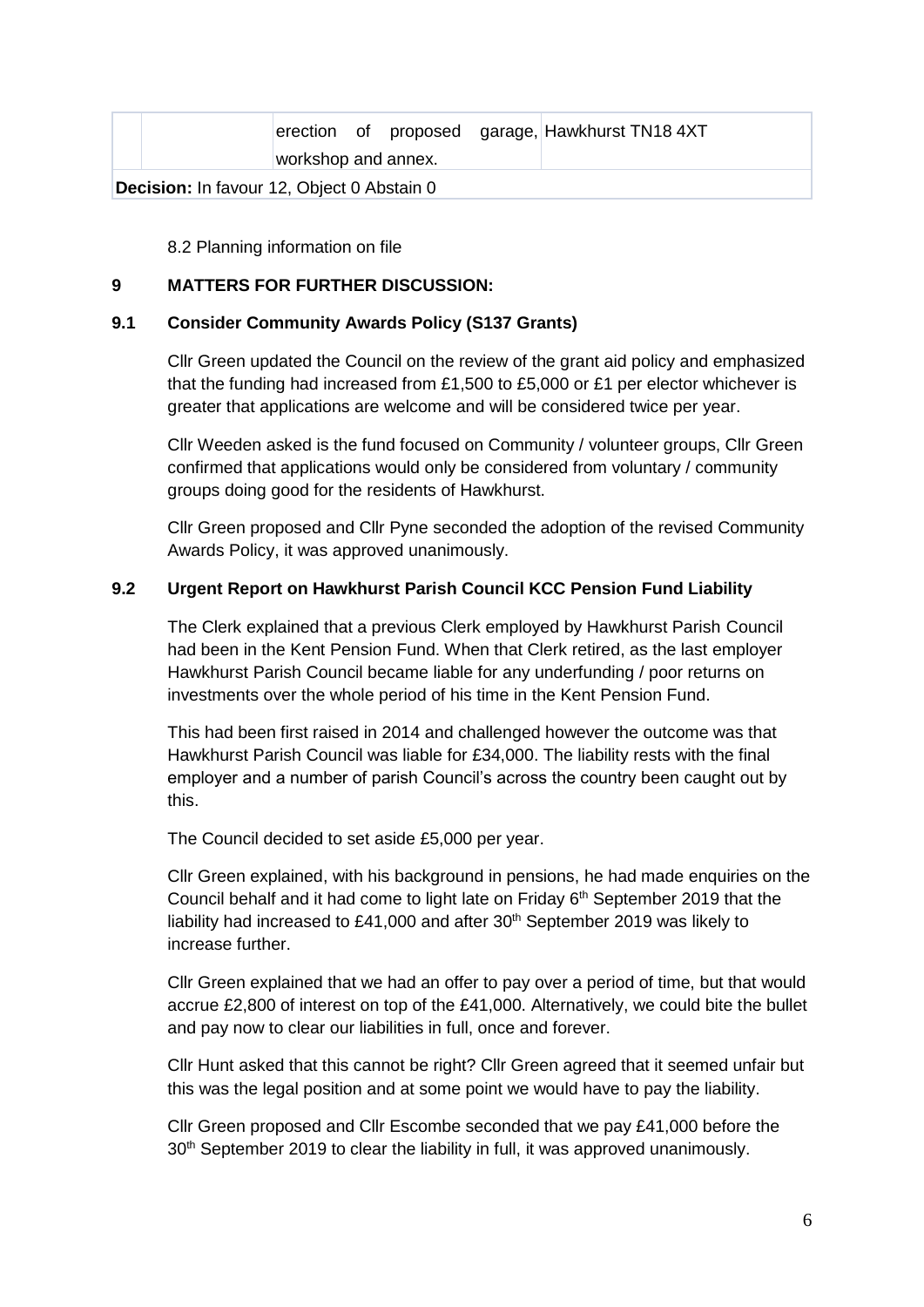#### **10. REPORTS OF COMMITTEE CHAIRMEN AND UPDATES**

- i) Facilities and Services Committee Cllr Fitzpatrick, see action plan on file
- ii) Strategy, Administration and Projects Committee Cllr Taylor-Smith, see action plan on file
- iii) Personnel TBA
- iv) Community Centre Working Group Cllr Whittle, discuss under confidential
- v) Fete Committee Cllr Hunt
- vi) Police and Crime Cllr Hunt suggested this was removed from the agenda agreed

#### **11. FINANCE:**

#### 11.1 **Financial information – August 2019**

| £ | 23,581.52 | to 09.09.19 |
|---|-----------|-------------|
| £ | 2,563.00  | to 30.08.19 |
|   | 21,018.52 |             |
| £ | 86,786.66 | to 30.04.19 |
| £ | 75,339.40 | to 31.12.18 |
| £ | 10,405.00 | to 30.08.19 |
| £ | 97,560.69 | to 30.08.19 |
|   |           | -£          |

11.2 Agreement to pay payments schedule were approved unanimously

11.3 Account reconciliation was approved unanimously

#### **12. CORRESPONDENCE – see file**

| <b>No</b> | <b>Date</b> | From                               | Issue                                                                                                      |
|-----------|-------------|------------------------------------|------------------------------------------------------------------------------------------------------------|
|           | 29.8.19     | Mrs. B McGahan<br>and Mr. E Tulett | Concern about Hawkhurst Golf Club planning<br>application                                                  |
| 2         | Various     | Residents - via<br>email           | General concern regarding Hawkhurst Golf Course<br>planning applications                                   |
| 3         | 29.8.19     | <b>Cllr Thomson</b>                | Request to TWBC to cancel all development in<br>Hawkhurst until sewerage system is functioning<br>probably |
| 4         | 1.9.19      | Mrs. D Johnson                     | Concern about the Parish Councils involvement in the<br>Parish Magazine - plus response                    |

#### **13. NOTES & INFORMATION – see file**

#### **14. BURIALS AND MEMORIALS.**

| <b>No</b> | <b>Date</b> | <b>Name</b>       |                     |
|-----------|-------------|-------------------|---------------------|
|           | 3.9.19      | Mrs. Jean Clayton | Internment of ashes |

#### **15. CONFIDENTIAL:**

- 15.1 The Council agreed the appointment of Mr. P Henshaw as Project Manager for Hawkhurst Community Centre
- 15.2 The Council agreed the appointment of Feria Urban as NDP consultants